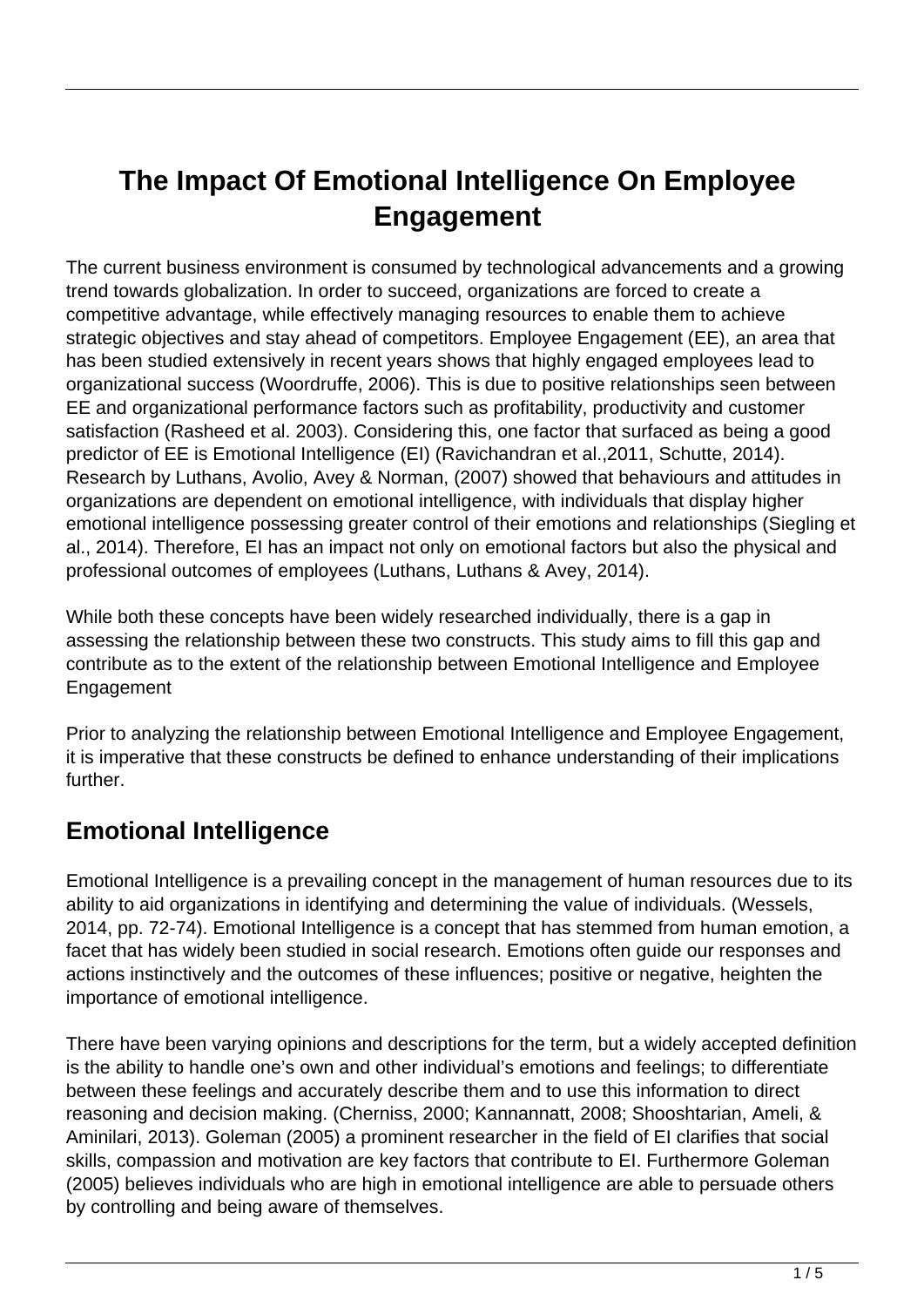## **Employee Engagement**

Employee Engagement is a construct that has continued to gain interest not only in the research world but also by organizations to combat the market competitiveness that exists (Albrecht, 2010). The construct has faced challenges in being recognized as an individual relationship due to related variables such as organization commitment, individual commitment, personal and organizational involvement. (Alvi et al., 2014). However research now shows that employee engagement has sufficient evidence to be considered a standalone state (Albrecht, 2010; Markos & Sridevi, 2010; Truss et al., 2014). While EE has received a lot of research into the construct, there is also a significant amount of confusion around it as well. A lack of a universal definition is one main reason for this.

According to Kahn (1990), Employee engagement is defined as the extent that employees feel committed towards their roles in an organization according to physical, emotional and cognitive dimensions. The physical component refers to the energy physically exerted to carry out their roles. The emotional component refers to the feelings and attitudes towards individual tasks, work environments and the organization. Lastly the cognitive component refers to the beliefs an employee has towards employers and the organization. Baumruk 2004, Richman 2006 and Shaw (2005) define employee engagement as an intellectual and emotional commitment to the organization while other researchers such as Truss et al (2006) believe that employee engagement is a "passion for work". While there are several differing definitions, there is a common theme seen across all of them, seeing a psychological and emotional component in each of these definitions. The employer-employee relationship plays a significant role in the performance of an organization, on both individual levels as well as a whole (Harter, Schmidt, & Hayes, 2002). Moreover, an employee's engagement levels are affected by their views and feelings about their jobs which can in turn determine their passion and enthusiasm towards work. (Alvi et al., 2014).

#### **Theoretical Rationale**

It was found that in the few studies that have assessed the relationship between emotional intelligence and employee engagement, that opinions differ in the effectiveness of EI on EE (Mayer et al., 2000; Shamsuddin & Ujang, 2008). To address this and further explain the constructs addressed above, theoretical frameworks supporting Emotional Intelligence and Employee Engagement will be addressed.

Over the years, three major emotional intelligences theories were brought forth, differing in the explanation of how EI is defined, the instruments used to measure the concept, the factors that constitute EI and how EI behaves interpersonally and intrapersonally (Codier, E., Kooker, B., & Shoultz, J., 2008).

The Ability Model, was developed by Peter Salovey, David Caruso, and John Mayer in 1998. The theory views emotion as an information source that aids leaders in improving social capabilities in the workplace. Furthermore, it also notes that there are individual differences in how emotion is evaluated and applied to a social setting. A 141 question scale was developed by Mayer et al (2004), A Multifactor Emotional Intelligence Scale (MEIS) to understand how individuals vary in their ability to assess emotion and appropriately navigate through social environments. Recent research into reliability places The MEIS as one of more trustworthy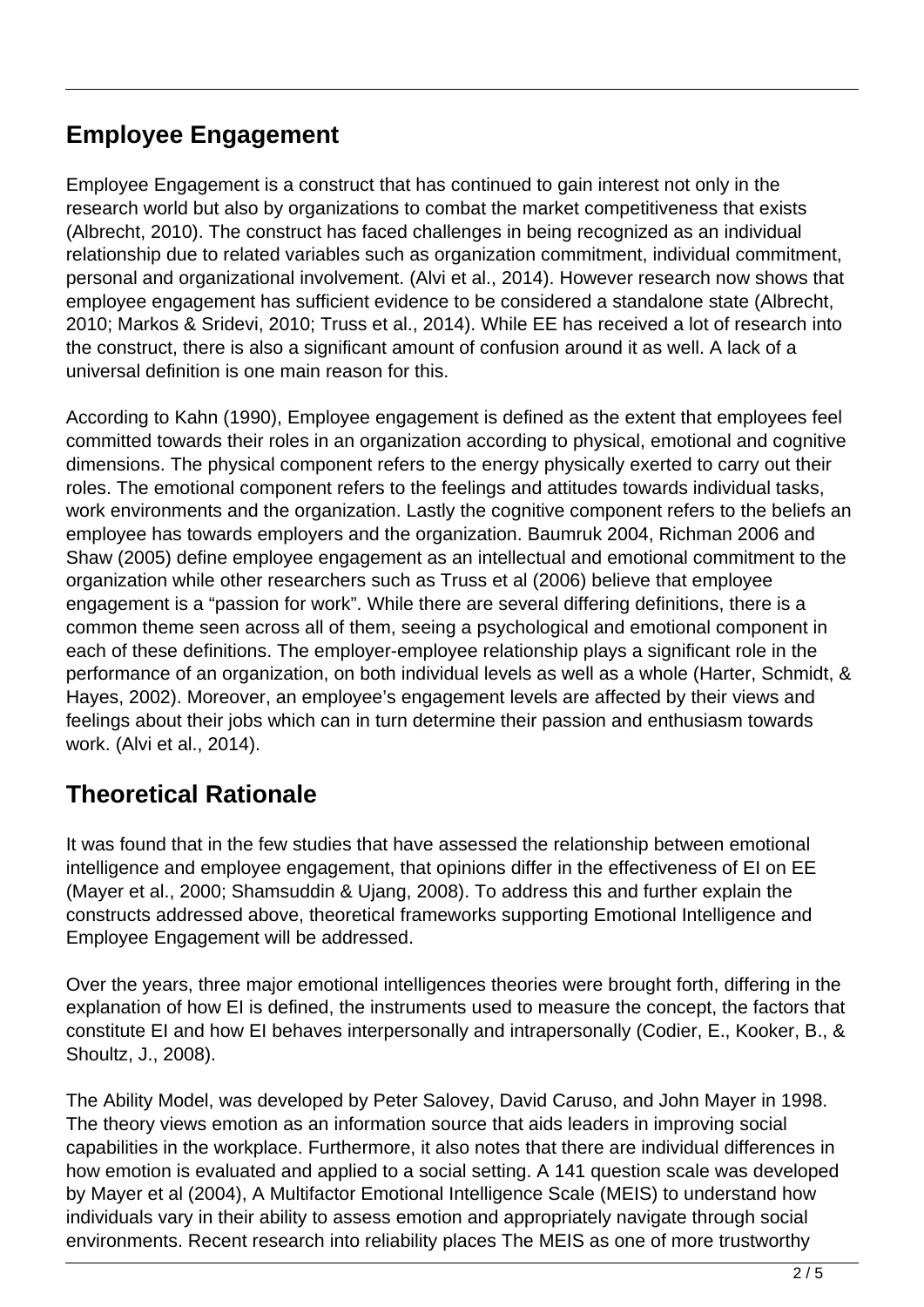measurements for measuring emotional intelligence (Olatoye, Akintunde, & Yakasai, 2010; Webb, 2009).

The second theory, referred to as the trait model developed by Reuven Bar-On (1999) emphasizes on the ability of an individual to process emotional information and apply it to a social environment. It was developed in a clinical environment and measured personality attributes that allow emotional adjustments (Cherniss, 2000).

The final theory, looks at one of the most prominent researchers in the field of emotional intelligence. Daniel Goleman's theory focused on skills and qualities, combining inherent traits and emotional intelligence abilities that improved leadership performance (Codier, E., Kooker, B., & Shoultz, J., 2008). Using an organizational setting, allowed Goleman to understand and measure the effectiveness of this model, which resulted in clustering this model into two main categories, personal and social competencies. These categories were further narrowed down into four dimensions; self-awareness, self-management, social-awareness and relationship management (Goleman, 2012).

- Self Awareness: This dimension of EI refers to the ability of an individual to identify one's feelings, emotions, strengths and the influence it has on other members of the organization (Lopez-Zafra, Garcia-Retamero, & Martos, 2012).
- Self-Management: This dimension of EI focuses on the ability of managing one's emotions and actions and the ability to remain positive and headstrong in situations. This is particularly important for leaders to help motivate their employees. (Palmer, Walls, Burgess, & Stough, 2001)
- Social- Awareness: This dimension of EI moves away from a self-focus and examines how individuals identify, understands and attends to the needs of other organization members (Gleeson, 2014). This too is an important concept for any employee in a leadership position as well as for employers to keep in mind. An ability to be sociallyaware of the needs and wants of employees and being able to address them will motivate staff and create a more engaging employe.
- Relationship- Management: This dimension of EI is highly important in the current global setting as it refers to the ability of individuals to influence and motivate others (Jayakody & Gamage, 2015). This tests interpersonal competencies, communication and the ability to build trust and relationships with other members. Being highly competent in relationship management is important in decision making, motivation and conflict resolution in an organization

From the beginning, the concept of employee engagement in the workplace has been scrutinized as being "old wine in a new bottle" (Wefald, 2010). However, management scholars continue to research and prove its independent standpoint. Employee Engagement, the second construct identifies the influence of physical, emotional and cognitive dimensions in the workplace (Truss, Delbridge, Alfes, Shantz, & Soane, 2014). This stemmed from research by Kahn (1992) that believed there was a psychological presence in the concept opposed to other factors such as job involved and organizational commitment. According to his model, there are variations in individual engagement depending on psychological safety, importance and availability at a job.

Another model was the work engagement model, developed by Maslach and Leiter's in 1997. The model focused initially more on a negative outlook of the relationship people had with work.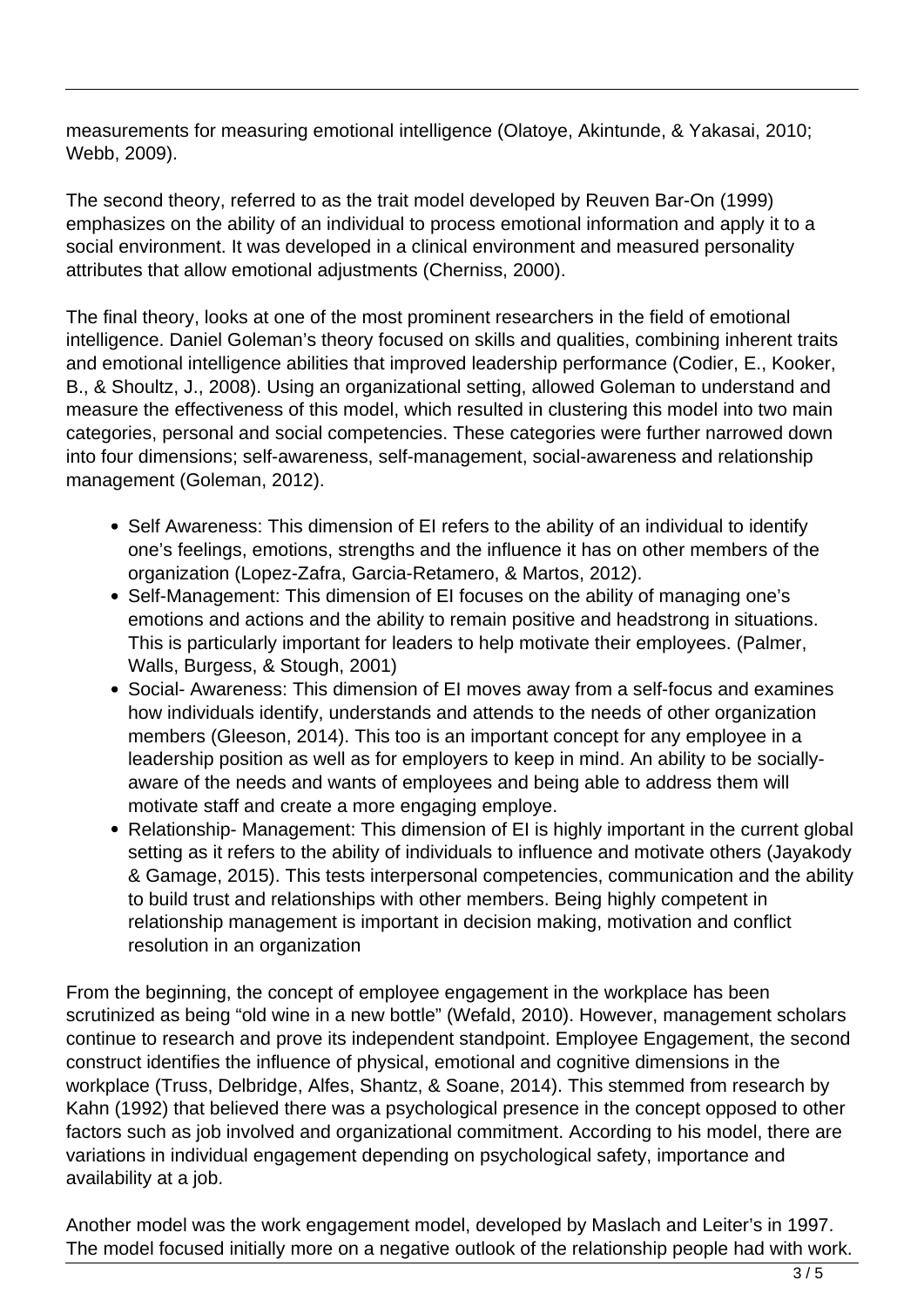(Maslach, Schaufeli & Leiter, 2001). However this was further expanded into a positive impact namely job engagement, that look at the dimensions of burnout; "exhaustion, cynicism, and lack or personal efficacy" against engagement "energy, involvement and efficacy". Their results validated past research, confirming that employee engagement had conceptual differences such as job satisfaction, involvement and commitment.

## **The Relationship between Emotional Intelligence and Employee Engagement**

In the current global context with technological advancements and a rise in competition, professional careers have become more complex and employees are forced to adapt and engage in multiple roles. With higher pressure, individuals are forced to be more psychologically aware and the need for emotional intelligence is necessary. Not only does it impact individuals, but it promotes positive emotions in a group setting. This leads to greater teamwork, cooperation and better organization performance. (Farh, Seo & Tesluk, 2012; House & Aditya, 1997). Furthermore, emotional intelligence is seen to improve decision making and problemsolving in the workplace (Shamsuddin & Ujang, 2008). An awareness of both individual and other emotions allows employes to work more effectively and improves their efficiencies. Past research has shown that psychology plays a large role in employee engagement and the relationship between employer and employee is important in determining how committed employees are to completing their work and achieving organizational goals (Markos & Sridevi, 2010). The Evidence, a report by Dodge, & D'Analeze (2012) highlights that the 25% of companies that were high in employee engagement had double the annual income compared to companies that didn't rank high in Employee Engagement. Furthermore, they also noted that organizations with high engagement results had a greater productivity rate of 18% than lower rated companies. Gupta's (2008) results showed that emotionally and intellectually engaged individuals were committed to their companies, valuing their goals and those of the organization

#### **Relevance of Literature Findings to Proposed Topic**

The analysis of this paper is relevant to the topic due to not only understanding the concept of Emotional Intelligence and Employee Engagement further but also emphasizing the importance of EI in predicting the usefulness of employee engagement to an organization. The review of multiple dimensions of both constructs help examine how individuals can build and maintain relationships, are more aware of their own behaviours as well as give them insight on how to control these emotions. It also gives insight to employers on how this can be used to improve conditions for employees and can be a strategic advantage to build a workforce of passionate and engaged employees resulting in competitive advantages and better overall performance for an organization.

#### **Gaps in Research and their Connection**

Upon review of the available literature from different articles, there are a few gaps in literature identified. Even though there has been significant research into the concept of Employee Engagement, there isn't a universally accepted definition for the construct. Furthermore, authors still question the need to have a unique, individual construct for Employee Engagement. Considering the emotional and psychological component to both variables, it would be expected